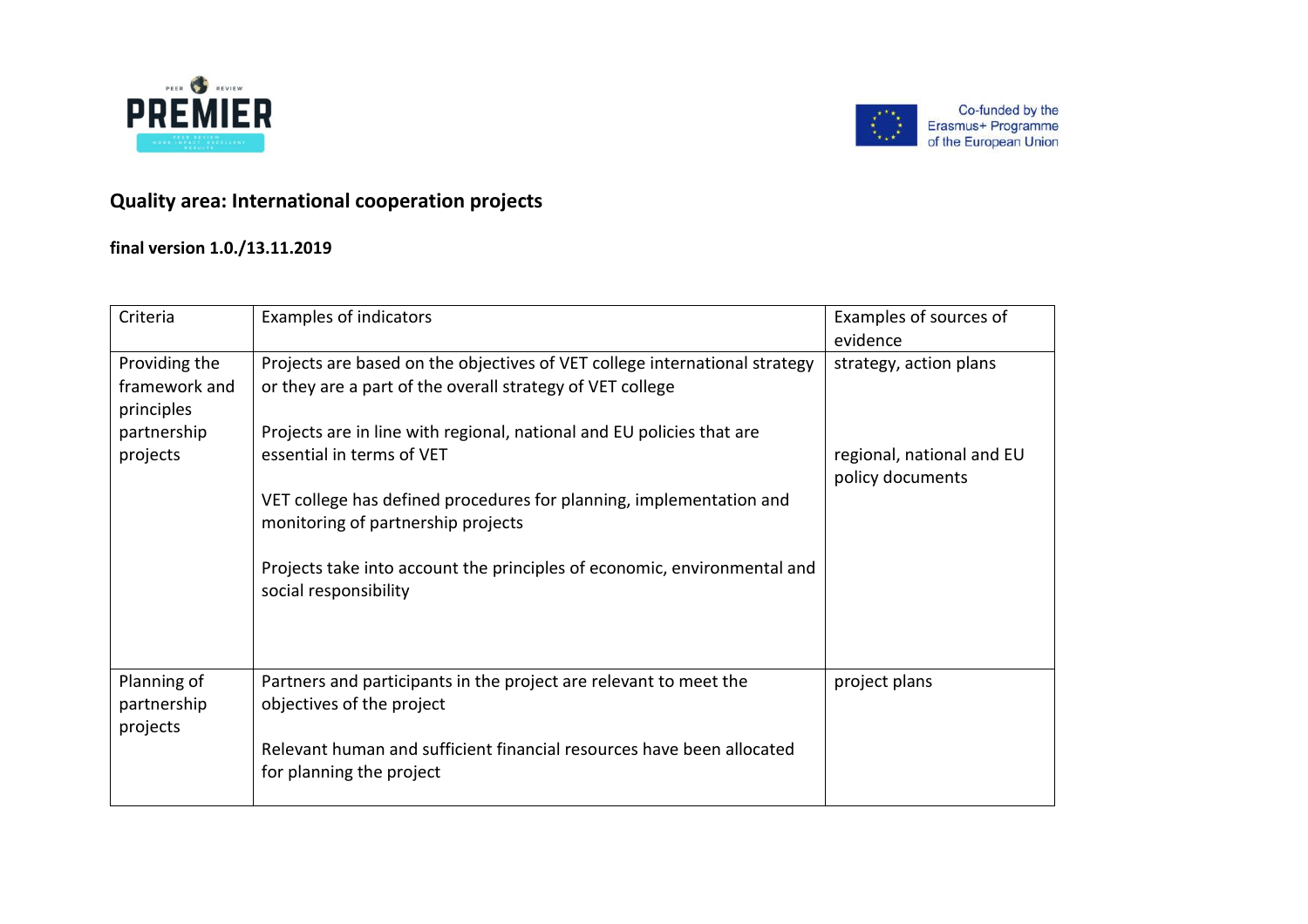



Co-funded by the<br>Erasmus+ Programme<br>of the European Union

|                                          | Projects have clear objectives and follow-up has been planned for<br>meeting the objectives<br>Partners have agreed on the tasks and responsibilities in the project<br>Communication between partners and to the stakeholders is planned<br>VET college has identified key competences and expertise needed in the<br>project<br>Utilization and sustainability of the project results have been planned<br>Risk analysis is carried out when planning the projects |  |
|------------------------------------------|----------------------------------------------------------------------------------------------------------------------------------------------------------------------------------------------------------------------------------------------------------------------------------------------------------------------------------------------------------------------------------------------------------------------------------------------------------------------|--|
|                                          |                                                                                                                                                                                                                                                                                                                                                                                                                                                                      |  |
| Implementation<br>of the projects<br>and | VET college carries out the project in accordance with project action<br>plan, budget and guidelines from funding authorities                                                                                                                                                                                                                                                                                                                                        |  |
| involvement of<br>the key actors         | Project partners participate in the project as agreed                                                                                                                                                                                                                                                                                                                                                                                                                |  |
|                                          | Project partners adjust the project plan based on the project follow-up,<br>feedback and evaluation if needed                                                                                                                                                                                                                                                                                                                                                        |  |
|                                          | The resources for the implementation of the project are allocated and<br>adjusted if needed                                                                                                                                                                                                                                                                                                                                                                          |  |
|                                          | The project coordinator and partners monitor the progress of the project<br>including financing                                                                                                                                                                                                                                                                                                                                                                      |  |